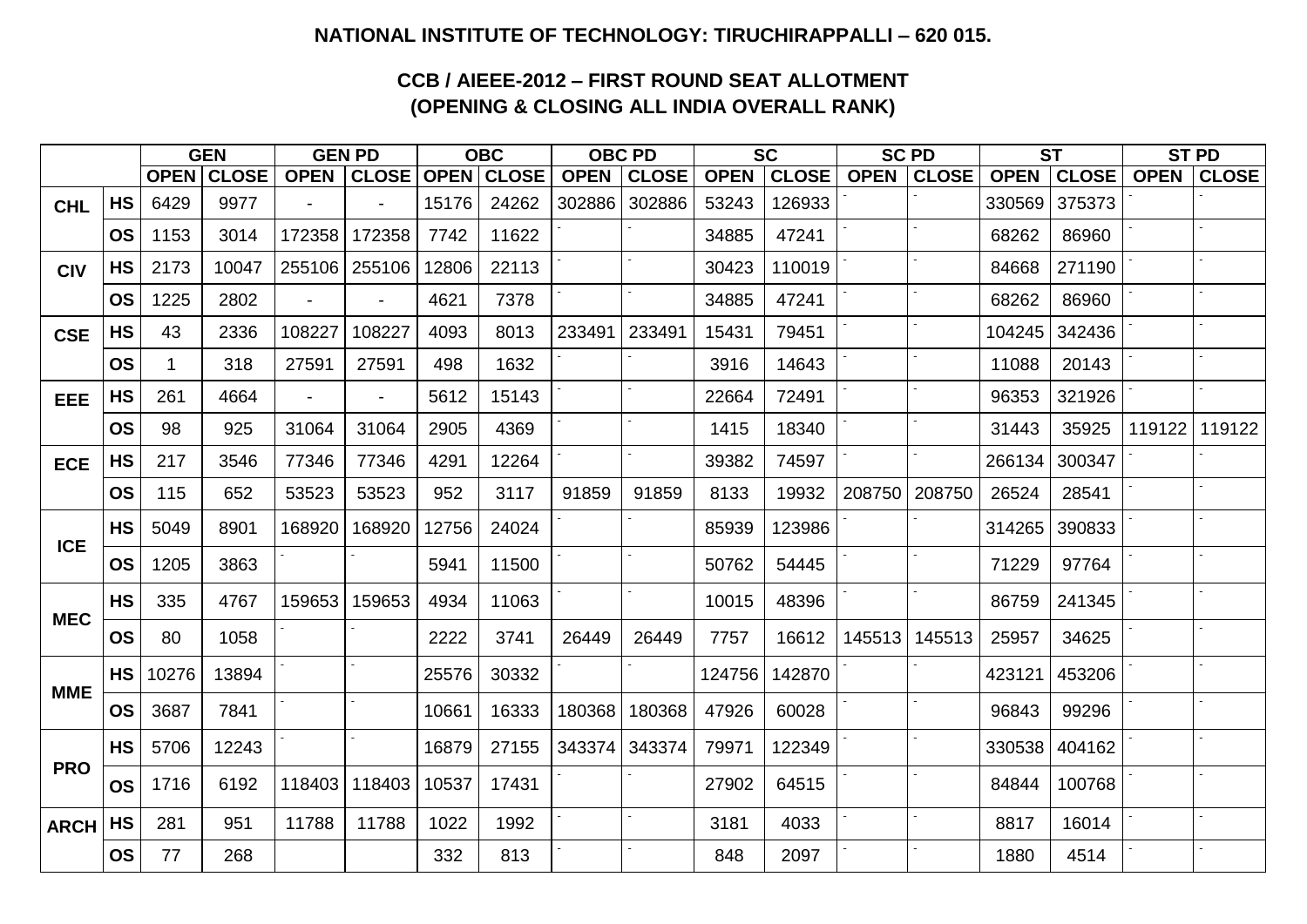### **NATIONAL INSTITUTE OF TECHNOLOGY: TIRUCHIRAPPALLI – 620 015.**

# **CCB / AIEEE - 2012 – SECOND ROUND SEAT ALLOTMENT (OPENING & CLOSING ALL INDIA OVERALL RANK)**

| <b>Branch/Quota</b> |           | <b>GEN</b> |            | <b>GEN PD</b> |                   | <b>OBC</b> |                   |             | <b>OBC PD</b> |             | <b>SC</b>    |             | <b>SC PD</b>    | <b>ST</b>   |               | <b>ST PD</b> |                 |
|---------------------|-----------|------------|------------|---------------|-------------------|------------|-------------------|-------------|---------------|-------------|--------------|-------------|-----------------|-------------|---------------|--------------|-----------------|
|                     |           |            | OPEN CLOSE |               | <b>OPEN CLOSE</b> |            | <b>OPEN CLOSE</b> | <b>OPEN</b> | <b>CLOSE</b>  | <b>OPEN</b> | <b>CLOSE</b> | <b>OPEN</b> | CLOSE           | <b>OPEN</b> | <b>CLOSE</b>  | <b>OPEN</b>  | <b>CLOSE</b>    |
| <b>CHL</b>          | <b>HS</b> | 7786       | 12635      |               |                   | 15685      | 32207             | 302886      | 302886        | 53243       | 138734       |             |                 | 330569      | 375373        |              |                 |
|                     | <b>OS</b> | 1648       | 4273       | 172358        | 172358            | 9168       | 14382             |             |               | 34885       | 50394        |             |                 | 68262       | 96843         |              |                 |
| <b>CIV</b>          | <b>HS</b> | 2173       | 12712      | 255106        | 255106            | 19728      | 30290             |             |               | 30423       | 114157       |             |                 | 84668       | 300347        |              |                 |
|                     | <b>OS</b> | 2802       | 4695       | 50833         | 50833             | 6599       | 11539             | 92454       | 92454         | 14692       | 45191        |             |                 | 48444       | 57816         |              |                 |
| <b>CSE</b>          | <b>HS</b> | 674        | 4294       | 108227        | 108227            | 4712       | 13078             | 233491      | 233491        | 41311       | 92080        |             |                 | 104245      | 342436        |              |                 |
|                     | <b>OS</b> | 196        | 909        | 44020         | 44020             | 1119       | 4821              |             |               | 3916        | 24542        |             |                 | 28541       | 53923         |              |                 |
| <b>EEE</b>          | <b>HS</b> | 261        | 8294       |               |                   | 9995       | 23147             |             |               | 22664       | 85939        |             |                 | 96353       | 321926        |              |                 |
|                     | <b>OS</b> | 646        | 2119       | 31064         | 31064             | 3154       | 7408              |             |               | 26695       | 38731        |             |                 | 45635       | 56248         |              | 119122   119122 |
| <b>ECE</b>          | <b>HS</b> | 1273       | 6159       | 77346         | 77346             | 7328       | 18393             |             |               | 39382       | 74597        |             |                 | 266134      | 363452        |              |                 |
|                     | <b>OS</b> | 280        | 1763       | 73192         | 73192             | 2929       | 6208              | 95353       | 95353         | 8888        | 33574        |             | 208750   208750 | 26524       | 30785         |              |                 |
| <b>ICE</b>          | <b>HS</b> | 8505       | 10853      | 168920        | 168920            | 25570      | 31735             |             |               | 98409       | 135028       |             |                 | 314265      | 390833        |              |                 |
|                     | <b>OS</b> | 2451       | 5910       |               |                   | 10411      | 17998             |             |               | 53358       | 67853        |             |                 | 97764       | 127849        |              |                 |
|                     | <b>HS</b> | 1851       | 7072       | 159653        | 159653            | 8658       | 15064             |             |               | 34376       | 57052        |             |                 | 86759       | 241345        |              |                 |
| <b>MEC</b>          | <b>OS</b> | 358        | 2241       |               |                   | 2630       | 6194              | 120497      | 120497        | 7757        | 19125        |             | 248908   248908 | 32593       | 35277         |              |                 |
|                     | <b>HS</b> | 13469      | 16455      |               |                   | 32509      | 35579             |             |               | 140209      | 150689       |             |                 |             | 474196 486243 |              |                 |
| <b>MME</b>          | <b>OS</b> | 4727       | 10294      |               |                   | 12386      | 22656             |             | 294922 294922 | 58773       | 74799        |             |                 | 99296       | 102941        |              |                 |
|                     | <b>HS</b> | 9511       | 15273      |               |                   | 21149      | 33963             |             | 343374 343374 | 81690       | 124756       |             |                 |             | 330538 475125 |              |                 |
| <b>PRO</b>          | <b>OS</b> | 2797       | 8745       | 118403        | 118403            | 15080      | 22338             |             |               | 43522       | 82628        |             |                 | 84844       | 107720        |              |                 |
| <b>ARCH</b>         | <b>HS</b> | 467        | 1352       | 14185         | 14185             | 1859       | 2102              |             |               | 3629        | 5409         |             |                 | 8817        | 26179         |              |                 |
|                     | OS        | 79         | 444        |               |                   | 760        | 1264              |             |               | 3109        | 6027         |             |                 | 4514        | 4710          |              |                 |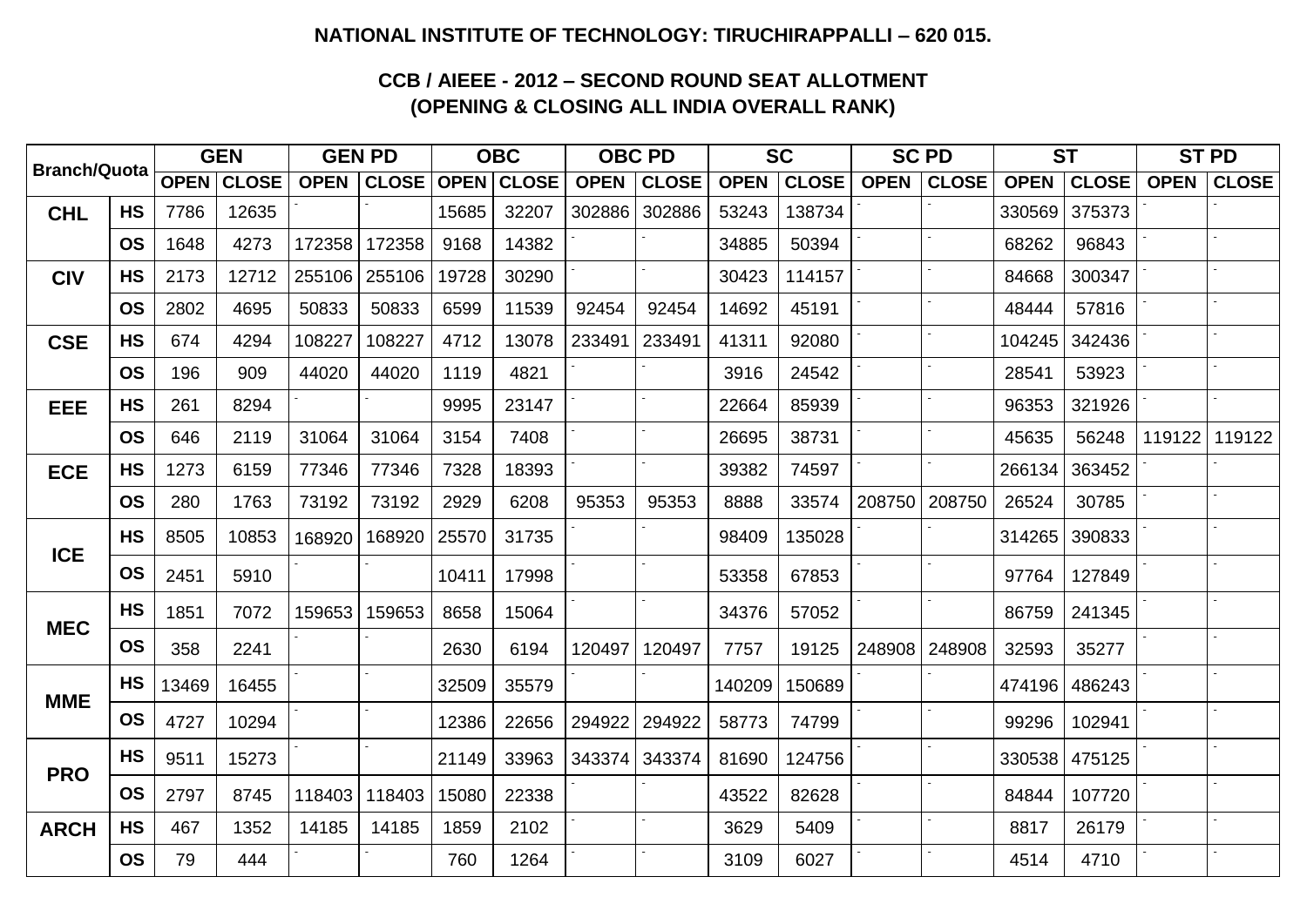### **NATIONAL INSTITUTE OF TECHNOLOGY: TIRUCHIRAPPALLI – 620 015**

## **CCB / AIEEE - 2012 – THIRD ROUND SEAT ALLOTMENT (OPENING & CLOSING ALL INDIA OVERALL RANK)**

| <b>Branch/Quota</b> |           |       | <b>GEN</b>        | <b>GEN PD</b> |              |       | <b>OBC</b>        |             | <b>OBC PD</b> |             | <b>SC</b>    |             | <b>SC PD</b>    |             | <b>ST</b>     | <b>ST PD</b> |               |
|---------------------|-----------|-------|-------------------|---------------|--------------|-------|-------------------|-------------|---------------|-------------|--------------|-------------|-----------------|-------------|---------------|--------------|---------------|
|                     |           |       | <b>OPEN CLOSE</b> | <b>OPEN</b>   | <b>CLOSE</b> |       | <b>OPEN CLOSE</b> | <b>OPEN</b> | <b>CLOSE</b>  | <b>OPEN</b> | <b>CLOSE</b> | <b>OPEN</b> | <b>CLOSE</b>    | <b>OPEN</b> | <b>CLOSE</b>  | <b>OPEN</b>  | $ $ CLOSE $ $ |
| <b>CHL</b>          | <b>HS</b> | 8562  | 13298             |               |              | 15685 | 33575             | 302886      | 302886        | 53243       | 138734       |             |                 | 330569      | 375373        |              |               |
|                     | <b>OS</b> | 1648  | 6029              | 172358        | 172358       | 9345  | 15500             |             |               | 42196       | 53139        |             |                 | 68262       | 96843         |              |               |
| <b>CIV</b>          | <b>HS</b> | 2173  | 13313             | 255106        | 255106       | 19728 | 30332             |             |               | 30423       | 114157       |             |                 | 84668       | 300347        |              |               |
|                     | <b>OS</b> | 2802  | 5587              | 50833         | 50833        | 9609  | 11968             | 92454       | 92454         | 14692       | 46303        |             |                 | 48444       | 57816         |              |               |
| <b>CSE</b>          | <b>HS</b> | 674   | 4500              | 108227        | 108227       | 4712  | 13078             | 233491      | 233491        | 41311       | 92080        |             |                 | 104245      | 342436        |              |               |
|                     | <b>OS</b> | 196   | 1141              | 98450         | 98450        | 1423  | 6599              |             |               | 14643       | 26695        |             |                 | 28541       | 53923         |              |               |
| EEE                 | <b>HS</b> | 216   | 8505              |               |              | 9995  | 23147             |             |               | 22664       | 85939        |             |                 | 96353       | 321926        |              |               |
|                     | <b>OS</b> | 646   | 2469              |               |              | 3154  | 8381              | 31064       | 31064         | 31716       | 39507        |             |                 | 45635       | 56248         | 119122       | 119122        |
| <b>ECE</b>          | <b>HS</b> | 1273  | 7010              | 77346         | 77346        | 7328  | 19041             |             |               | 39382       | 74597        |             |                 | 266134      | 363452        |              |               |
|                     | <b>OS</b> | 280   | 1887              | 73192         | 73192        | 2929  | 7603              | 95353       | 95353         | 8888        | 34885        | 208750      | 208750          | 26524       | 30785         |              |               |
|                     | <b>HS</b> | 8631  | 11140             | 168620        | 168620       | 25576 | 32509             |             |               | 98409       | 135029       |             |                 | 314265      | 390833        |              |               |
| <b>ICE</b>          | <b>OS</b> | 2782  | 6945              |               |              | 10411 | 18212             |             |               | 53358       | 76997        |             |                 | 97764       | 127849        |              |               |
|                     | <b>HS</b> | 1851  | 7786              | 159653        | 159653       | 8658  | 15064             |             |               | 34376       | 57052        |             |                 | 86759       | 241345        |              |               |
| <b>MEC</b>          | <b>OS</b> | 358   | 2313              |               |              | 2630  | 7016              | 120497      | 120497        | 7757        | 19125        |             | 248908   248908 | 32593       | 35277         |              |               |
| <b>MME</b>          | <b>HS</b> | 13469 | 17344             |               |              | 35142 | 39630             |             |               | 140209      | 155054       |             |                 |             | 474196 486243 |              |               |
|                     | <b>OS</b> | 8565  | 11323             |               |              | 12386 | 23457             |             | 341093 341093 | 58773       | 82886        |             |                 | 99296       | 102941        |              |               |
|                     | <b>HS</b> | 12731 | 16087             |               |              | 21149 | 35188             |             | 343374 343374 | 81690       | 124756       |             |                 |             | 330538 475125 |              |               |
| <b>PRO</b>          | <b>OS</b> | 4812  | 9694              | 118403        | 118403       | 15080 | 23745             |             |               | 43522       | 87732        |             |                 | 84844       | 127836        |              |               |
| <b>ARCH</b>         | <b>HS</b> | 467   | 1410              |               |              | 1859  | 2102              |             |               | 3629        | 5409         | 49619       | 49619           | 8817        | 26234         |              |               |
|                     | <b>OS</b> | 79    | 454               |               |              | 760   | 1265              |             |               | 5398        | 6503         |             |                 | 4514        | 5090          |              |               |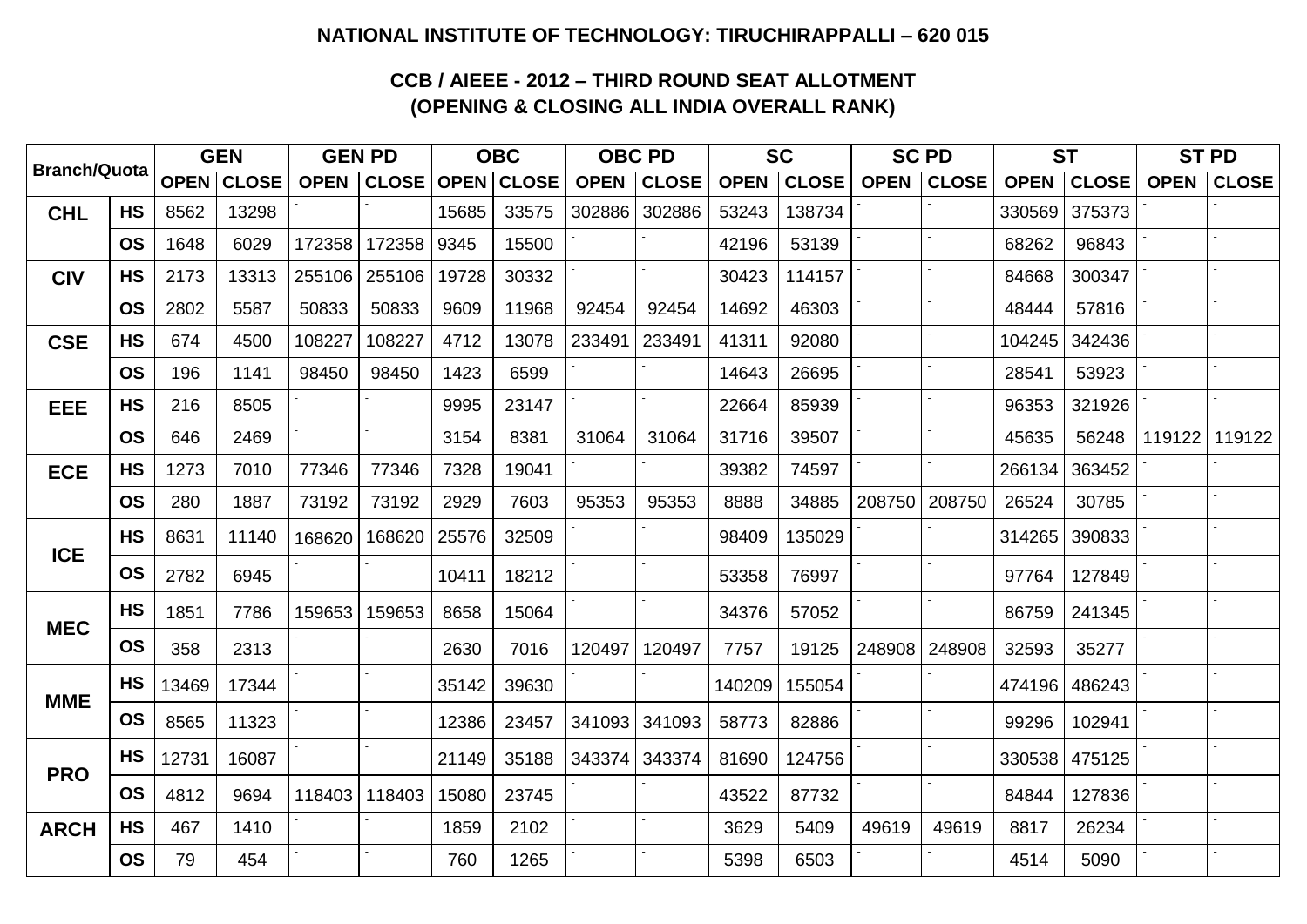### **NATIONAL INSTITUTE OF TECHNOLOGY: TIRUCHIRAPPALLI – 620 015**

# **CCB / AIEEE - 2012 – FOURTH ROUND SEAT ALLOTMENT (OPENING & CLOSING ALL INDIA OVERALL RANK)**

| <b>Branch/Quota</b> |           | <b>GEN</b> |            | <b>GEN PD</b> |                   |       | <b>OBC</b>        |             | <b>OBC PD</b>            |             | <b>SC</b>    |             | <b>SC PD</b>    | <b>ST</b>   |               | <b>ST PD</b> |               |
|---------------------|-----------|------------|------------|---------------|-------------------|-------|-------------------|-------------|--------------------------|-------------|--------------|-------------|-----------------|-------------|---------------|--------------|---------------|
|                     |           |            | OPEN CLOSE |               | <b>OPEN CLOSE</b> |       | <b>OPEN CLOSE</b> | <b>OPEN</b> | <b>CLOSE</b>             | <b>OPEN</b> | <b>CLOSE</b> | <b>OPEN</b> | <b>CLOSE</b>    | <b>OPEN</b> | <b>CLOSE</b>  | <b>OPEN</b>  | $ $ CLOSE $ $ |
| <b>CHL</b>          | <b>HS</b> | 8895       | 15880      |               |                   | 32149 | 40140             | 302886      | 302886                   | 53243       | 138734       |             |                 | 330569      | 375373        |              |               |
|                     | <b>OS</b> | 3479       | 7651       | 172358        | 172358            | 11094 | 21187             |             |                          | 50394       | 84314        |             |                 | 88836       | 113701        |              |               |
| <b>CIV</b>          | <b>HS</b> | 2173       | 16398      | 255106        | 255106            | 19147 | 35188             |             |                          | 30423       | 114157       |             |                 | 84668       | 300347        |              |               |
|                     | <b>OS</b> | 3456       | 7504       | 50833         | 50833             | 9839  | 15689             | 92454       | 92454                    | 14692       | 52504        |             |                 | 83622       | 86458         |              |               |
| <b>CSE</b>          | <b>HS</b> | 674        | 5706       | 108227        | 108227            | 6739  | 20838             | 233491      | 233491                   | 41311       | 98409        |             |                 | 104245      | 342436        |              |               |
|                     | <b>OS</b> | 426        | 1636       | 98450         | 98450             | 2767  | 7983              |             |                          | 14643       | 40907        |             |                 | 28541       | 56872         |              |               |
| <b>EEE</b>          | <b>HS</b> | 261        | 9591       |               |                   | 9995  | 27451             |             |                          | 22664       | 85939        |             |                 | 96353       | 321926        |              |               |
|                     | <b>OS</b> | 1791       | 3444       | 31064         | 31064             | 5419  | 11698             |             |                          | 31716       | 43817        |             |                 | 45635       | 57816         | 119122       | 119122        |
| <b>ECE</b>          | <b>HS</b> | 1273       | 8335       | 77346         | 77346             | 10366 | 23266             |             |                          | 39382       | 79521        |             |                 | 266134      | 363452        |              |               |
|                     | <b>OS</b> | 306        | 2223       | 73192         | 73192             | 3043  | 8460              | 95353       | 95353                    | 8888        | 40538        | 208750      | 208750          | 26524       | 30785         |              |               |
|                     | <b>HS</b> | 9739       | 13950      | 168920        | 168920            | 24016 | 34330             |             |                          | 113182      | 135028       |             |                 | 314265      | 404508        |              |               |
| <b>ICE</b>          | <b>OS</b> | 3534       | 8713       |               |                   | 12755 | 24231             |             |                          | 53358       | 76997        |             |                 | 97764       | 127849        |              |               |
|                     | <b>HS</b> | 1851       | 9302       | 159653        | 159653            | 10355 | 21149             |             |                          | 34376       | 57052        |             |                 | 86759       | 241345        |              |               |
| <b>MEC</b>          | <b>OS</b> | 358        | 3296       |               |                   | 3741  | 8262              | 76959       | 76959                    | 7757        | 19125        |             | 248908   248908 | 32593       | 35277         |              |               |
|                     | <b>HS</b> | 15489      | 18938      |               |                   | 41388 | 44899             |             |                          | 140209      | 155054       |             |                 |             | 474196 486243 |              |               |
| <b>MME</b>          | <b>OS</b> | 9979       | 13002      |               |                   | 19146 | 27279             |             | 341093   341093          | 66887       | 92164        |             |                 | 99296       | 131998        |              |               |
|                     | <b>HS</b> | 12172      | 17673      |               |                   | 32837 | 39923             |             | 343374   343374   115085 |             | 124756       |             |                 |             | 330538 475125 |              |               |
| <b>PRO</b>          | <b>OS</b> | 7844       | 11306      | 222228        | 222228            | 16717 | 25873             |             |                          | 43522       | 87732        |             |                 | 100768      | 127836        |              |               |
| <b>ARCH</b>         | <b>HS</b> | 467        | 1551       | 49619         | 49619             | 1859  | 2102              |             |                          | 3629        | 5409         |             |                 | 8817        | 26234         |              |               |
|                     | <b>OS</b> | 79         | 967        |               |                   | 1212  | 1758              |             |                          | 4732        | 8119         |             |                 | 4514        | 5090          |              |               |